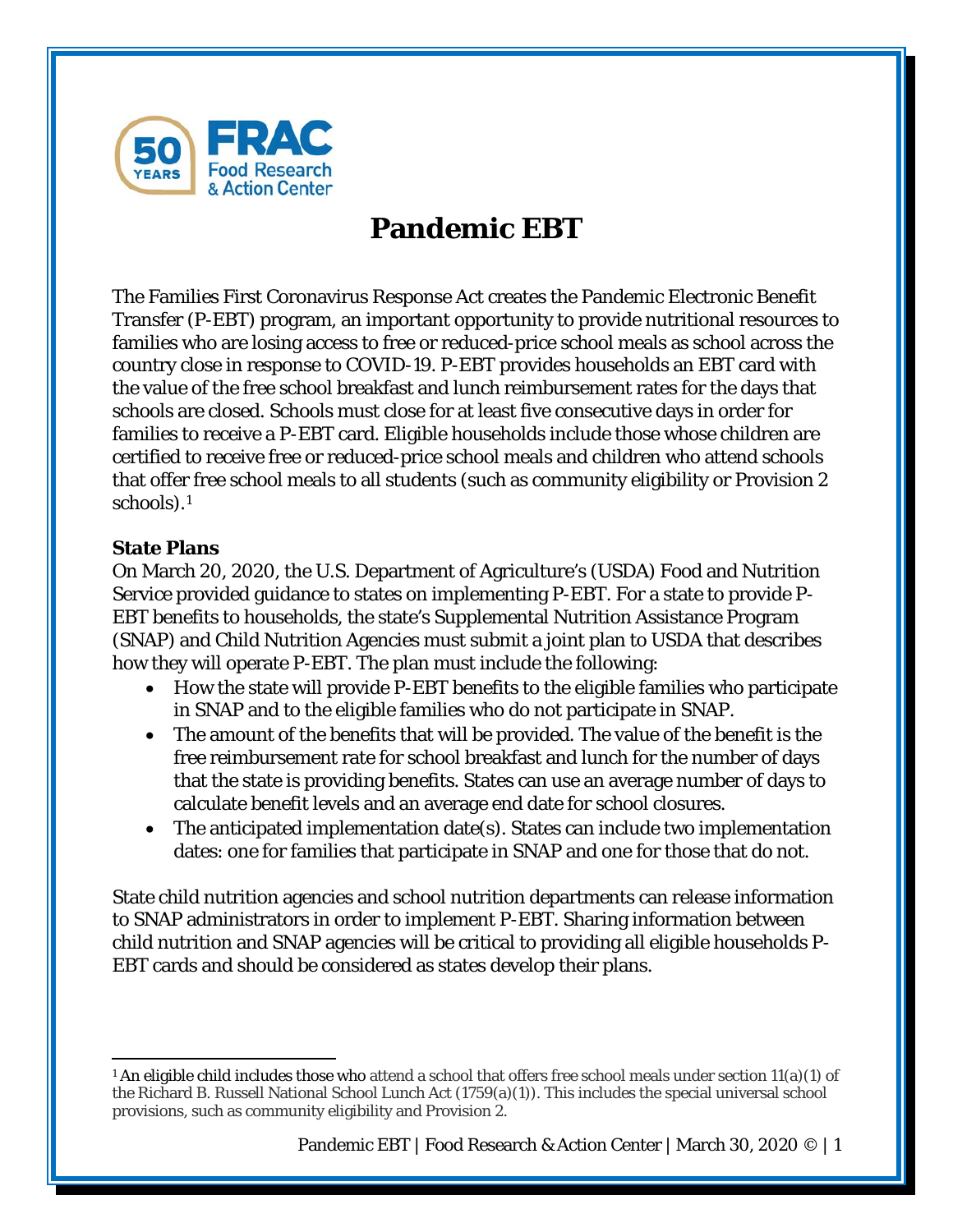States also should create a comprehensive communications strategy to inform eligible families and the general public about the purpose of P-EBT and how the benefits can be used.

### **Things to Consider**

Across the country, SNAP offices are struggling to respond to the growing number of families and individuals who are becoming eligible for SNAP benefits. At the same time, social distancing is being encouraged in most if not every community across the country, and many states and communities are beginning to shelter in place. Developing a process that relies on technology, and limits the need for individual families to apply for benefits, will be critical to ensuring that eligible families receive a P-EBT card, and that SNAP agencies are not overwhelmed.

For many states, the first and easiest step will be to increase benefits for all families with school-age children who participate in SNAP. For the other eligible families, states will have varying capacities and will be able to develop different plans based on their data systems. Ideally states will be able to draw on existing data for as many eligible families as possible and minimize the number that must apply. Options could include drawing on the existing direct certification system for school meals, the student data available at the state level, and other data sources that could provide a path for providing benefits to families who do not participate in SNAP.

- States that maintain school meal eligibility and student information at the state level may have the capacity to provide information for all school districts directly to the SNAP agency.
- States may be able to have districts share information directly with the SNAP agency. Data capacity and the number of school districts within the state may impact the viability of this approach.
- States may find that Medicaid data can be used to seamlessly serve more eligible families.
- States may collect student identification numbers in their SNAP applications which may make it easier to track which eligible students are already receiving SNAP.
- States may find that they can use the same approach in their automated systems for issuing P-EBT benefits that they use for Disaster-SNAP for households that do not participate in SNAP.
- For families who cannot be issued benefits based on data from other programs, states may need to develop a very simple application, preferably available online or by telephone.

The guidance references the need for a signature (which could be electronic) for families that do not participate in SNAP, but acknowledges that it could come from outside data sources. In order to achieve this requirement, states could consider alternative